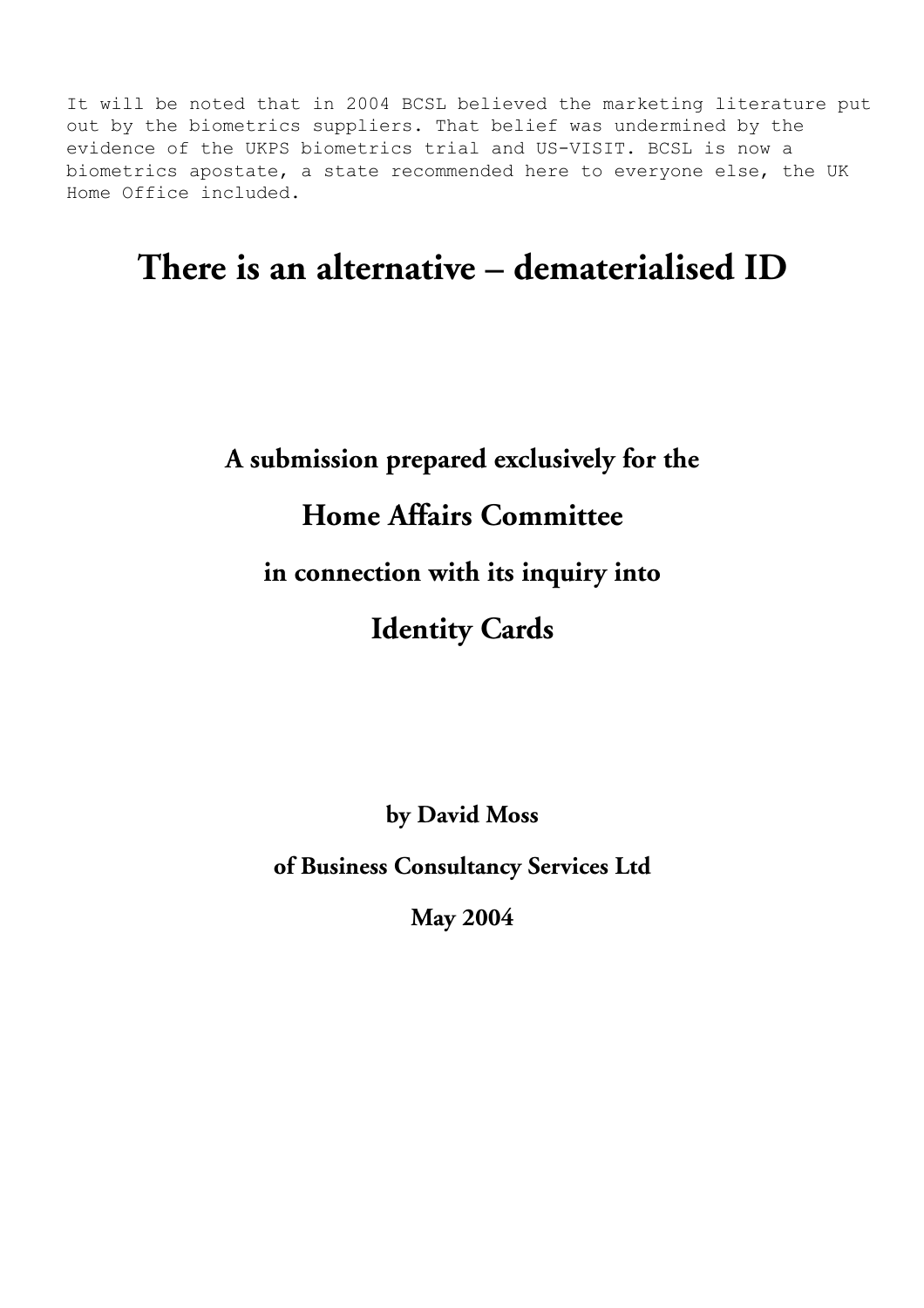*Credentials* David Moss of Business Consultancy Services Ltd (BCSL) has 27 years experience in IT and has spent 18 months researching dematerialised ID. He is a taxpayer and believes that the Home Office budget of £3,145m of tax-payers' money could deliver a better ID voucher scheme than the one proposed.

> Many people have criticisms of the Home Office's proposed scheme. BCSL has gone beyond that point and taken the trouble to propose an alternative – dematerialised ID.

> Dematerialised ID, named following the successful example of dematerialisation in the securities industry, is described in the BCSL report available as supplementary material to this submission. It includes the references to the source material which supports the assertions made here.

> The report has been peer reviewed and is due to be delivered as a paper at a conference in Prague next month.

| Table of con- | Para. |                                                                 |
|---------------|-------|-----------------------------------------------------------------|
|               |       | <i>tents</i> $1-3$ Summary                                      |
|               |       | 4 The ID card kit                                               |
|               |       | 5 Population register                                           |
|               |       | $6 - 11$ Biometrics                                             |
|               |       | $12 - 14$ Smart cards                                           |
|               |       | $15 - 18$ Mobile phones                                         |
|               |       | 19 - 35 Disadvantages of smart cards, benefits of mobile phones |
|               |       | 36 Finland                                                      |
|               |       | $37 - 38$ Intellect                                             |
|               |       | $39 - 41$ Atos Origin                                           |
|               |       | $42-53$ Authentication                                          |
|               |       | 54 – 57 Suggestions to the Home Affairs Committee               |
|               |       | $58 - 70$ Recommendations to the government                     |
|               |       |                                                                 |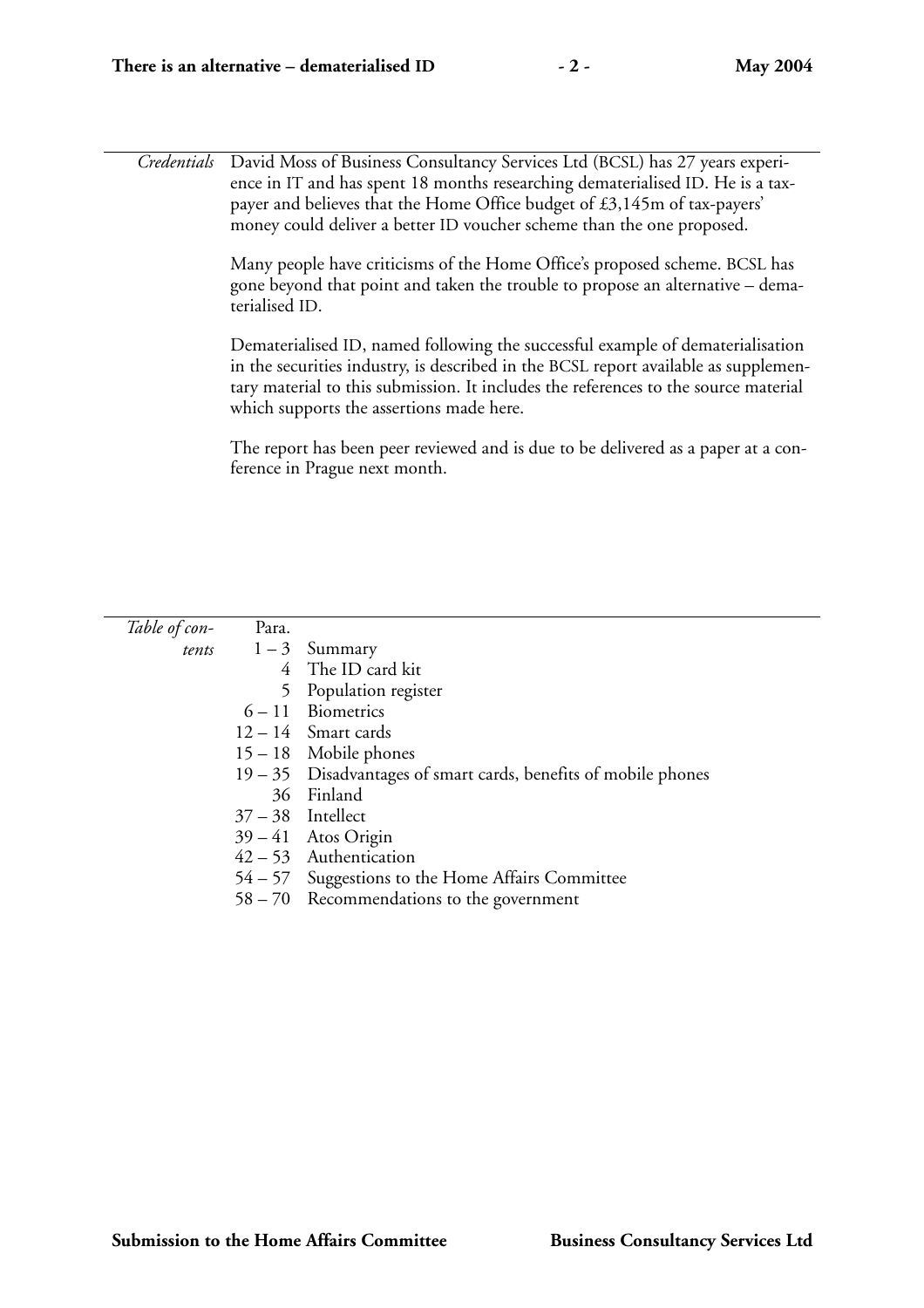| Evidence               |    |                                                                                                                                                                                                                                                                                                                                                                                                          |
|------------------------|----|----------------------------------------------------------------------------------------------------------------------------------------------------------------------------------------------------------------------------------------------------------------------------------------------------------------------------------------------------------------------------------------------------------|
| Summary                | 1. | The Home Office has embarked on a course which assumes that it is natural<br>to issue everyone with a material ID card. That is the traditional method.<br>Everyone else does it that way. It is not, however, the only way to implement<br>a scheme which vouches securely for people's identity.                                                                                                       |
|                        |    | 2. BCSL recommends that dematerialised ID should be considered as an alter-<br>native route to the same destination before we go any further down the cur-<br>rent path. Instead of storing biometrics on material credit card-sized smart<br>cards, they could instead be transmitted to and stored on our mobile phones.                                                                               |
|                        |    | 3. Dematerialised ID could deliver all the benefits sought by the Home Office<br>and more. It is more imaginative and it could be more future-proof, cheaper,<br>more popular and more effective than the present proposals.                                                                                                                                                                             |
| The ID card<br>kit     |    | 4. The Home Office scheme comprises a population register, biometrics and<br>smart cards.                                                                                                                                                                                                                                                                                                                |
| Population<br>register |    | 5. If you once decide to introduce an ID card scheme, you must have a popula-<br>tion register. That element of the scheme is not considered further in this<br>submission.                                                                                                                                                                                                                              |
| <b>Biometrics</b>      | 6. | With regard to biometrics, the National Physical Laboratory (NPL) feasibil-<br>ity report for the Home Office, UKPS and DVLA concludes unconditionally<br>that biometrics based on facial geometry do not work.                                                                                                                                                                                          |
|                        |    | 7. The NPL report concludes that biometrics based on irisprints would identify<br>people uniquely. The statistics in their report do not support this conclusion.<br>BCSL wrote to the NPL pointing this out. It is noted that, in interviews<br>given when the Identity Cards Bill was published in draft, the NPL subse-<br>quently expressed more reservations about irisprints than in their report. |
|                        |    | 8. If facial geometry and irisprints are excluded, then the only remaining can-<br>didates for biometrics are DNA and fingerprints. The Home Office has re-<br>jected biometrics based on DNA as being too invasive.                                                                                                                                                                                     |
|                        | 9. | That leaves fingerprints. The statistics in the NPL report suggest that finger-<br>prints could identify people uniquely, not just parochially in the population<br>of the UK, but in the population of the whole world.                                                                                                                                                                                 |
|                        |    | 10. The fingerprints the NPL are considering would not currently be admissible<br>as evidence in court. Not everyone can have their fingerprints taken. Assum-<br>ing that these matters can be resolved with special provisions, this paper pro-<br>ceeds on the basis that the biometrics used in the Home Office scheme will<br>be based on fingerprints.                                             |
|                        |    | 11. A copy of each person's fingerprints will be digitised and certain geometrical<br>relationships will be calculated and stored on the population register.                                                                                                                                                                                                                                            |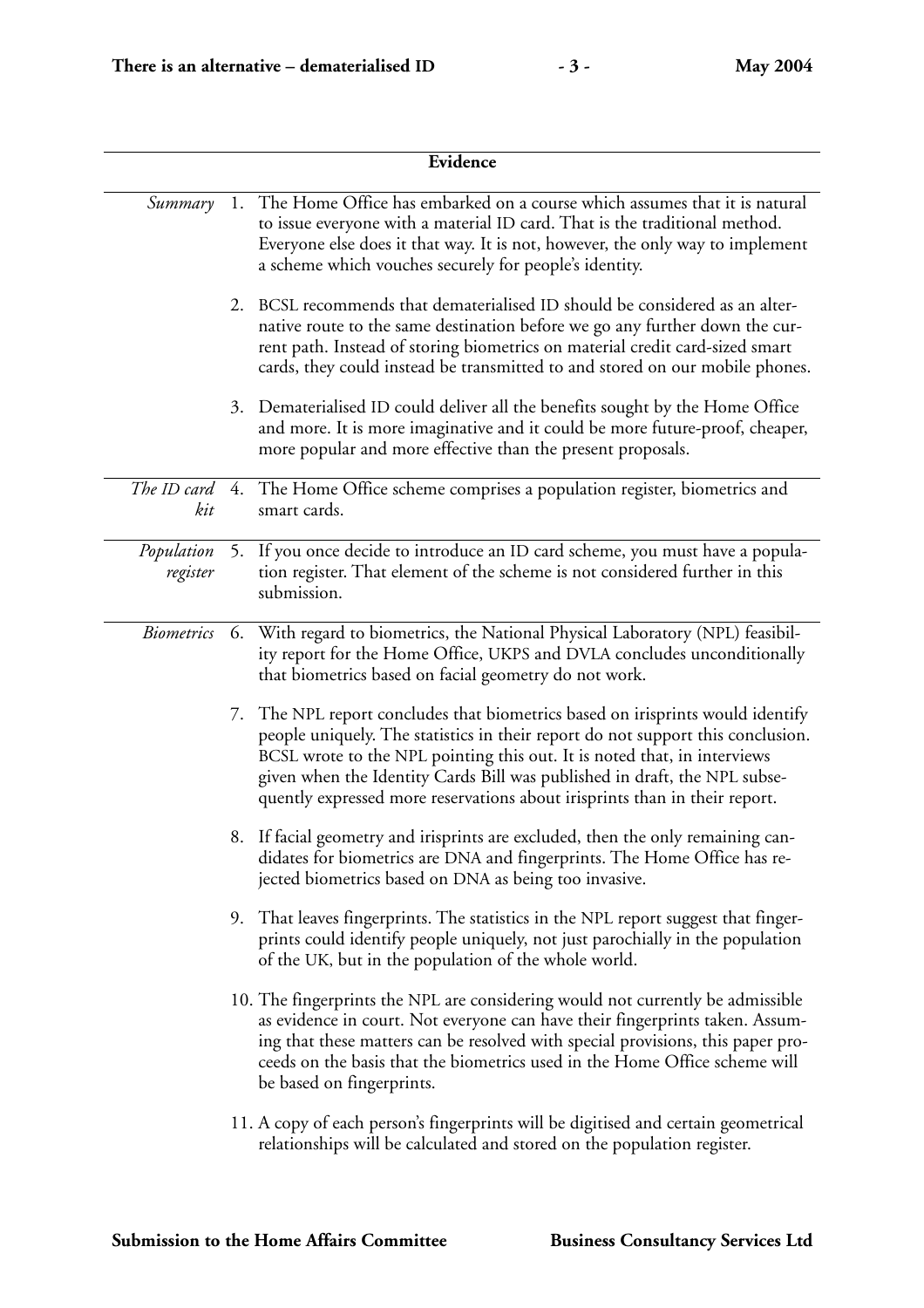| Smart cards                                                      | 12. So why have smart cards in addition? Whenever a person's identity is chal-<br>lenged, you could simply require them to have their fingerprints taken again<br>and verified against the record held on the population register.                                                                               |
|------------------------------------------------------------------|------------------------------------------------------------------------------------------------------------------------------------------------------------------------------------------------------------------------------------------------------------------------------------------------------------------|
|                                                                  | 13. That is not inconsistent with the Home Secretary's evidence to the Home<br>Affairs Committee. He suggested that for serious checking, whenever it really<br>matters, that is exactly how a person's identity will be established.                                                                            |
|                                                                  | 14. This leaves smart cards to be used only when checking is not really impor-<br>tant. In that case, perhaps we can do without the smart card component of<br>the Home Office scheme.                                                                                                                           |
| Mobile phones                                                    | 15. That hypothesis is probably wrong. People probably do need some sort of a<br>voucher, which proves that they have enrolled in the scheme and which in-<br>cludes a digitised copy of their biometrics.                                                                                                       |
|                                                                  | 16. Digital records can be stored on any digital medium. You might choose to<br>store them on smart cards. You might choose to store them alternatively on<br>PalmPilot-type PDAs or MP3 players or digital cameras but not many people<br>have those.                                                           |
|                                                                  | 17. What most people do have – perhaps 80% of the residents of the UK – is a<br>mobile phone. The ideal choice, it is suggested, would be to store people's ID<br>vouchers on their mobile phones.                                                                                                               |
|                                                                  | 18. Not everyone has a mobile phone. That does not make dematerialised ID<br>inconsistent with the Home Office's long-term plan to introduce a compul-<br>sory ID scheme. Everyone could still be required to record their biometrics<br>on the population register which, remember, is the important component. |
| Disadvantages<br>of smart cards,<br>benefits of<br>mobile phones | 19. The Home Office estimate that they will need to issue 67.5m ID cards in the<br>first 10 years of operation of the scheme. They estimate the cost of these<br>cards to be £2,007m, which comes to £29.73 each. BCSL estimates the com-<br>parable cost of producing digital certificates to be 0.9p each.     |
|                                                                  | 20. This is tax-payers' money. 80% of tax-payers have already paid for a device<br>which could store their ID voucher. Why should they pay for another one?                                                                                                                                                      |
|                                                                  | 21. Smart cards account for two-thirds of the Home Office budget for identity<br>cards. Dematerialised ID could significantly reduce the budget required. It<br>could be an example of a PPP which genuinely yields good value for money.                                                                        |
|                                                                  | 22. Smart cards cost money to distribute by post or by courier. Dematerialised<br>vouchers, by contrast, could be distributed for much less by making a tele-<br>phone call and transmitting them from UKPS to the bearer's mobile phone.                                                                        |
|                                                                  | 23. Smart cards take time to distribute – hours by courier or days by post. Using<br>telecommunications to distribute ID vouchers could take seconds.                                                                                                                                                            |
|                                                                  | 24. Smart cards wear out and need to be replaced. Dematerialised ID vouchers<br>cannot wear out.                                                                                                                                                                                                                 |
|                                                                  | 25. Suppose that smart cards have to be withdrawn and replaced, perhaps be-                                                                                                                                                                                                                                      |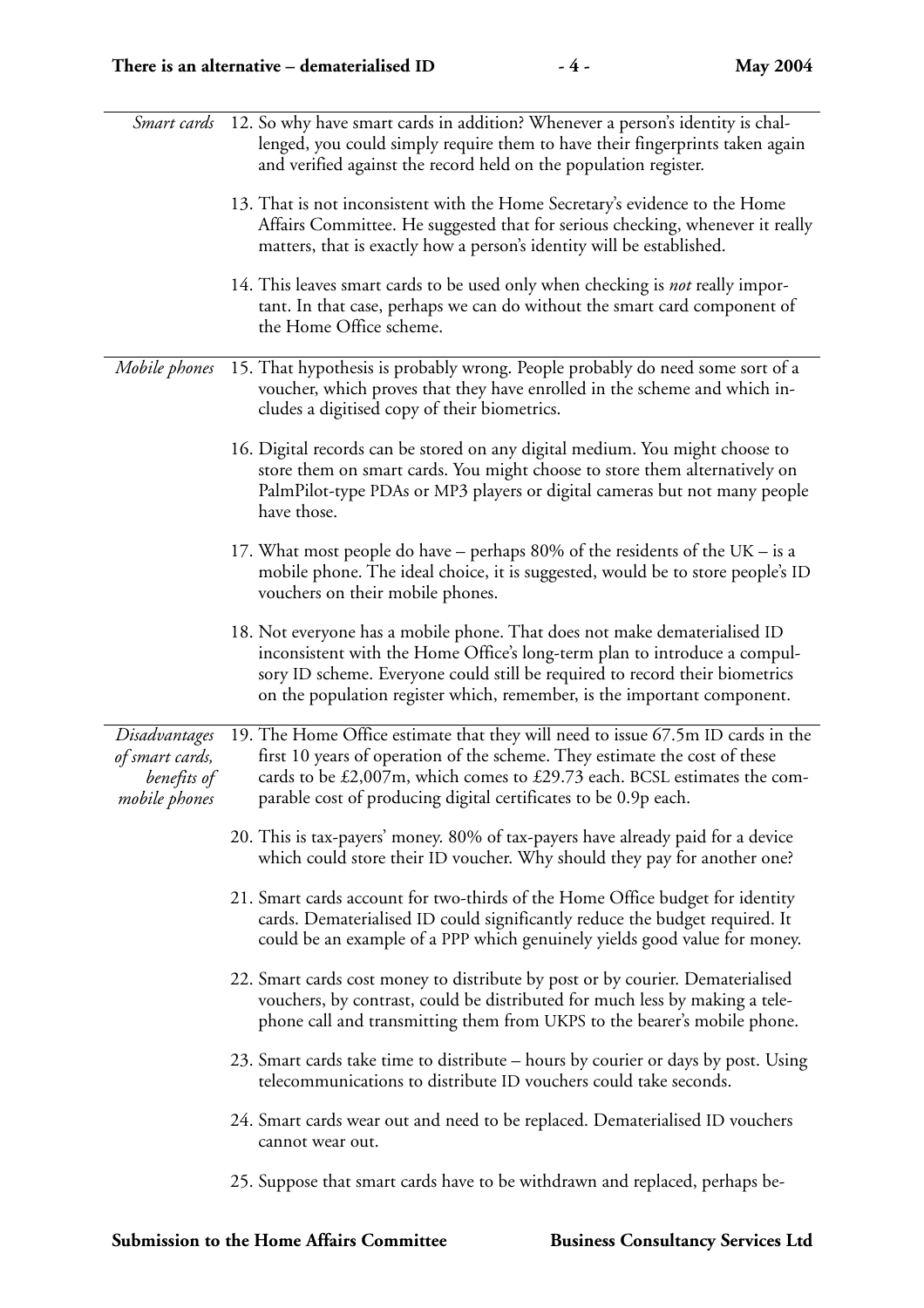cause of an error or omission, perhaps because of a change in circumstances. That entails another £2,007m of expenditure and all the associated time and effort.

- 26. It will be cheaper and quicker to re-transmit dematerialised ID vouchers and, in that sense, the dematerialised ID option being advocated here is more flexible.
- 27. Suppose that a person's right to travel is revoked. Perhaps he is a football hooligan, banned from travelling to overseas matches. Under the current proposals, he would still have his smart card passport and so, to the naked eye, he would still have the right to travel.
- 28. Under dematerialised ID, UKPS could make a telephone call and, in seconds, overwrite the hooligan's old ID voucher on his mobile phone with a new one, which continues to affirm his identity but which revokes his right to travel overseas.
- 29. Smart cards require a nationwide network of card-readers, keyboards and screens to be useful. The acquisition, installation and maintenance cost of this network is not included in the Home Office's identity cards budget. It will fall on most departments of state and on most companies and other organisations like another stealth tax.
- 30. The UK already has five public commercial mobile phone networks up and running. Mobile phones include keyboards and screens. Why pay for yet another network of keyboards and screens? In dematerialised ID, the handset is the terminal.
- 31. The Home Office states that people will not be compelled to carry their ID card with them wherever they go. It would serve its purposes better, though, if people did tend to have their ID card with them.
- 32. People naturally carry their mobile phone with them at all times. Mobile phones are already evolving into *de facto* ID vouchers. From that point of view, storing ID vouchers on mobile phones has a powerful synergy.
- 33. Smart cards can be tracked intermittently, when they are used. Mobile phones can be tracked all the time. This makes them more useful in crime prevention and detection.
- 34. Some people have registered their mobile phone and some have not. This is identified as an obstacle by NCIS in their UK threat assessment.
- 35. In order for UKPS to transmit your ID voucher to you, you must give them your mobile phone number. Dematerialised ID would result in more people giving their mobile phone number to the authorities and could thus assist the fight against crime in a way that smart cards cannot.

*Finland* 36. Dematerialised ID is not a figment of the imagination of BCSL. Finland is conducting trials of an identity voucher system based on mobile phones.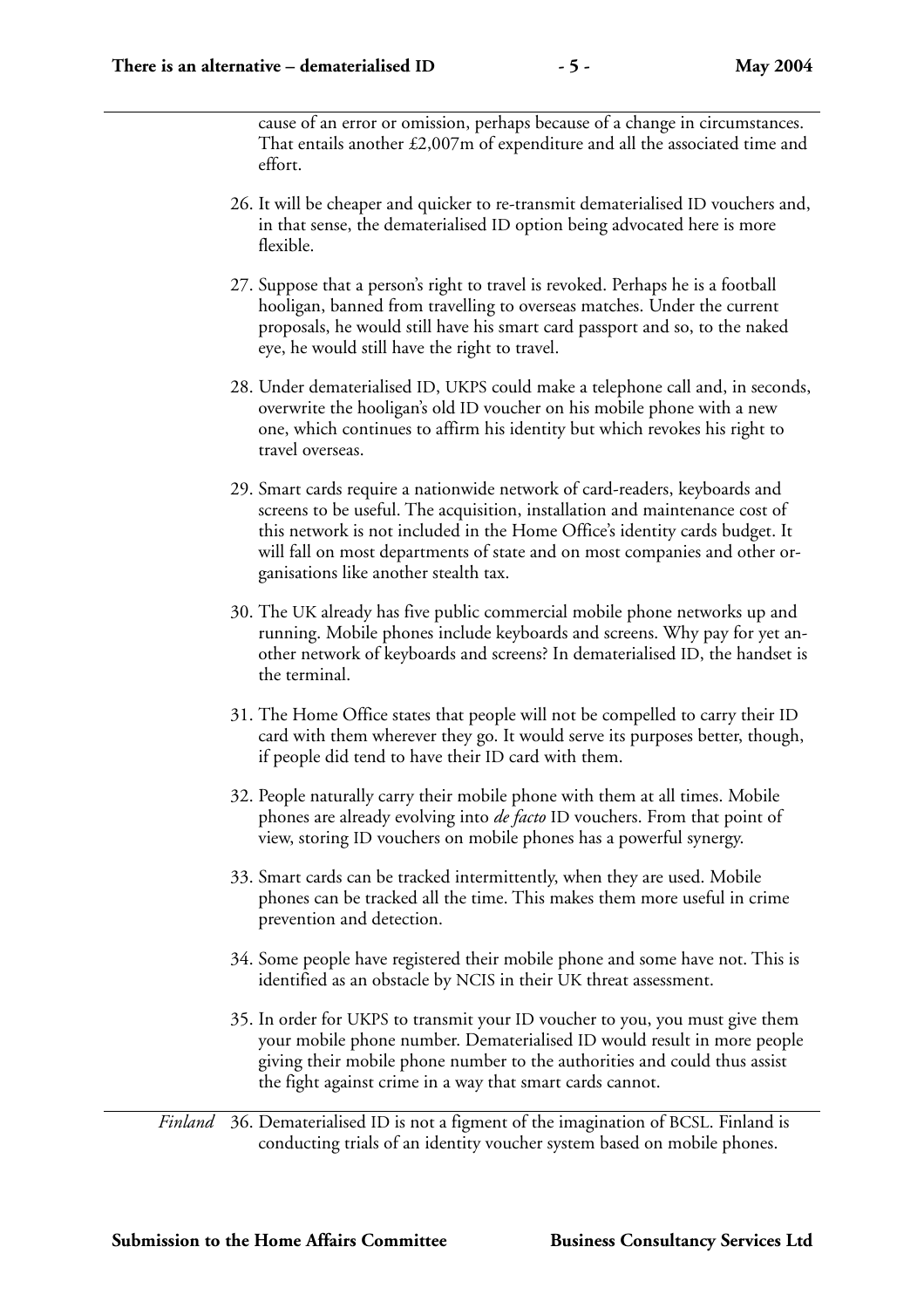|                     | Intellect 37. Mobile phone networks are operated in the UK by Vodafone, mmO <sub>2</sub> , T-<br>Mobile, Orange and 3G UK Ltd.                                                                                                                                                                                                     |
|---------------------|------------------------------------------------------------------------------------------------------------------------------------------------------------------------------------------------------------------------------------------------------------------------------------------------------------------------------------|
|                     | 38. How many of them are members of Intellect? None.                                                                                                                                                                                                                                                                               |
| Atos Origin         | 39. When the US government became anxious about cost and time over-runs on<br>IT projects, they established the Software Engineering Institute (SEI) to try<br>to find a way to overcome the problem. The SEI devised the capability ma-<br>turity model (CMM) and scored IT organisations on a scale of 0 (worst) to 5<br>(best). |
|                     | 40. The Atos Origin corporate brochure says that it is a CMM-level 3 company.                                                                                                                                                                                                                                                      |
|                     | 41. Atos Origin are attractive because they include the old SchlumberSema<br>smart card business. If that becomes less relevant, then the Home Office<br>could choose a CMM-level 5 supplier.                                                                                                                                      |
| Authentica-<br>tion | 42. If ID vouchers can be counterfeited, then they will be devalued. Professor<br>Thomas's evidence to the Home Affairs Committee made it sound inevitable<br>that any attempt to authenticate ID cards, cable and satellite TV cards and<br>anything else could be defeated.                                                      |
|                     | 43. It is to be hoped that this is not the case with PKI, the public key infrastruc-<br>ture. Dematerialised ID relies on PKI being secure.                                                                                                                                                                                        |
|                     | 44. PKI is used for secure communications by governments, the military, the se-<br>curity services and commercial organisations all over the world. Some exam-<br>ples are noted below.                                                                                                                                            |
|                     | 45. In the UK, the responsibility for secure central government communications<br>rests with GCHQ and relies on PKI.                                                                                                                                                                                                               |
|                     | 46. The International Civil Aviation Organization relies on PKI to protect ma-<br>chine-readable travel documents.                                                                                                                                                                                                                 |
|                     | 47. The European Commission has devised a blueprint for ID card schemes<br>called "OSCIE" - the open smart card infrastructure for Europe - which re-<br>lies on PKI to authenticate biometrics and other data stored on smart cards.                                                                                              |
|                     | 48. The credit card companies rely on PKI to authenticate their merchants.                                                                                                                                                                                                                                                         |
|                     | 49. The mobile phone network operators rely on PKI to authenticate the equip-<br>ment on their networks and thus guard against spoofing.                                                                                                                                                                                           |
|                     | 50. BT uses PKI to authenticate the suppliers it trades with over its extranet.                                                                                                                                                                                                                                                    |
|                     | 51. You rely on PKI when you buy your books from Amazon.                                                                                                                                                                                                                                                                           |
|                     | 52. All the mobile phone handset suppliers have PKI products available and all<br>the PKI software companies have versions of their products suitable for mo-<br>bile applications.                                                                                                                                                |
|                     |                                                                                                                                                                                                                                                                                                                                    |